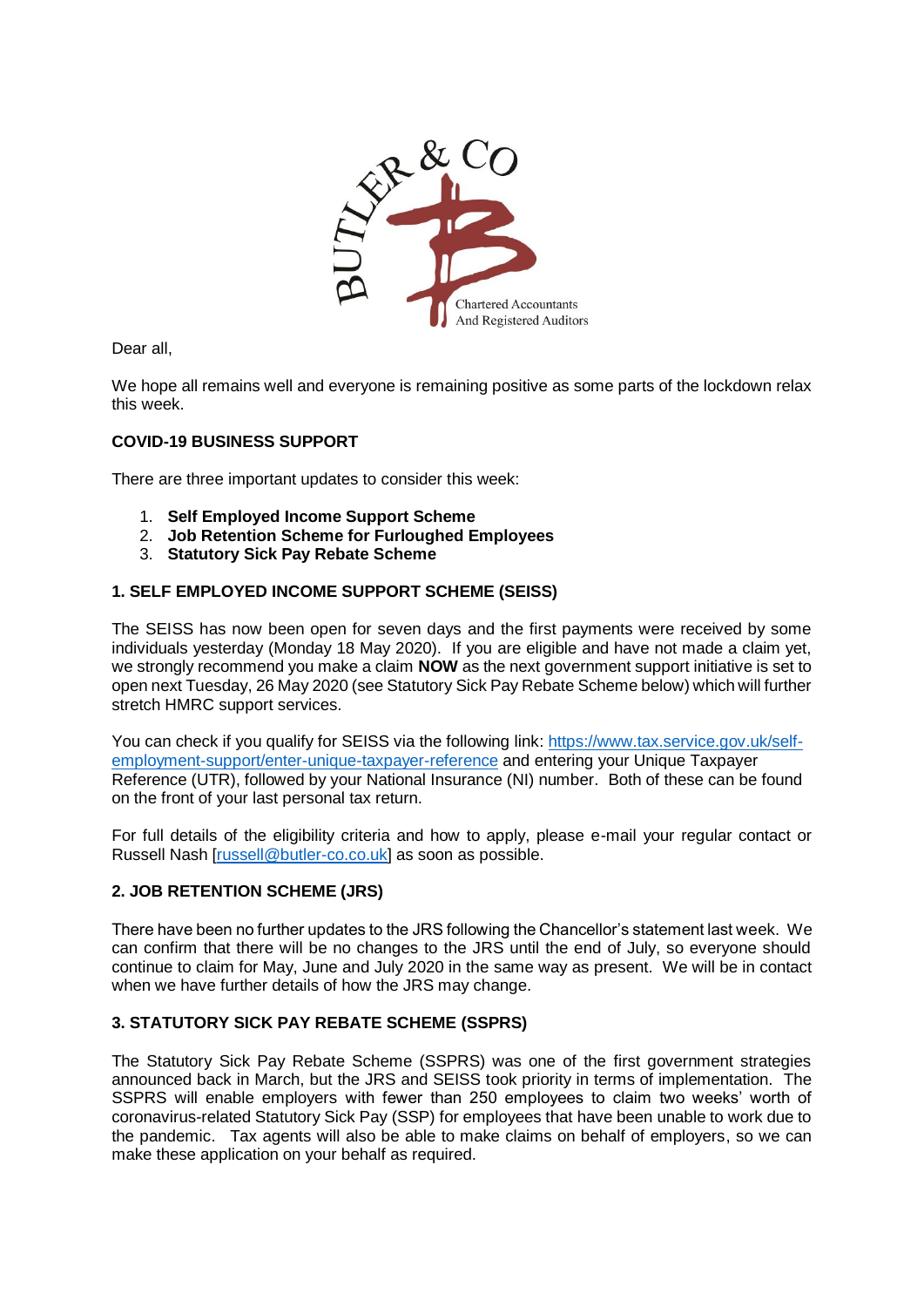This programme will accept online applications from **Tuesday 26 May 2020** via the Government Gateway portal.

## **You're eligible to use the scheme if**:

- you're claiming for an employee who's eligible for sick pay due to coronavirus
- you had a PAYE payroll scheme in operation before 28 February 2020
- you had fewer than 250 employees across all PAYE schemes on 28 February 2020

**IMPORTANT NOTE:** You can claim back from both the Coronavirus Job Retention Scheme (JRS) and the Coronavirus Statutory Sick Pay Rebate Scheme (SSPRS) for the same employee; but **not** for the same period of time for that employee. *For example, if an employee had two weeks off from Monday 16 March 2020 due to catching the virus, but was subsequently furloughed from 23 March 2020, then SSPRS could only be claimed for the first week, as the JRS grant would have applied for the second week.* 

## **Qualifying period**

The repayment will cover up to two weeks of the applicable rate of SSP, and is payable if a current or former employee was unable to work on or after 13 March 2020 and entitled to SSP, because they either:

- had or have coronavirus
- are self-isolating and unable to work from home

If your employee was shielding because of coronavirus, two week claims can be made from **16 April 2020**.

### **Amount receivable**

The weekly rate of SSP was set at £94.25 before 6 April 2020 and £95.85 thereafter. If you're an employer who pays more than the weekly rate of SSP, you can only reclaim up to the weekly rate paid via the SSPRS.

### **Doctor's notes**

Employees **do not** have to give you a doctor's fit note for you to make a claim. You can ask an employee to give you either:

- an isolation note from NHS 111 if they are self-isolating and cannot work because of coronavirus
- the NHS or GP letter telling them to stay at home for at least 12 weeks because they're at high risk of severe illness from coronavirus

### **Making a claim**

To use the online service you will need the Government Gateway user ID you got when you registered for PAYE Online. If you did not register online you will need to enrol for the PAYE Online service. We will be able to file claims on behalf of those clients whom we act for in a payroll capacity, so if you do need help, please let us know.

You'll need:

- your employer PAYE scheme reference number
- contact name and phone number of someone HMRC can contact if they have queries
- UK bank or building society details (only provide bank account details where a BACS payment can be accepted)
- the total amount of coronavirus SSP you have paid to your employees for the claim period - this should not exceed the weekly rate that is set (*maximum is £191.43 per employee for two weeks off after 6 April 2020*)
- the number of employees you are claiming for